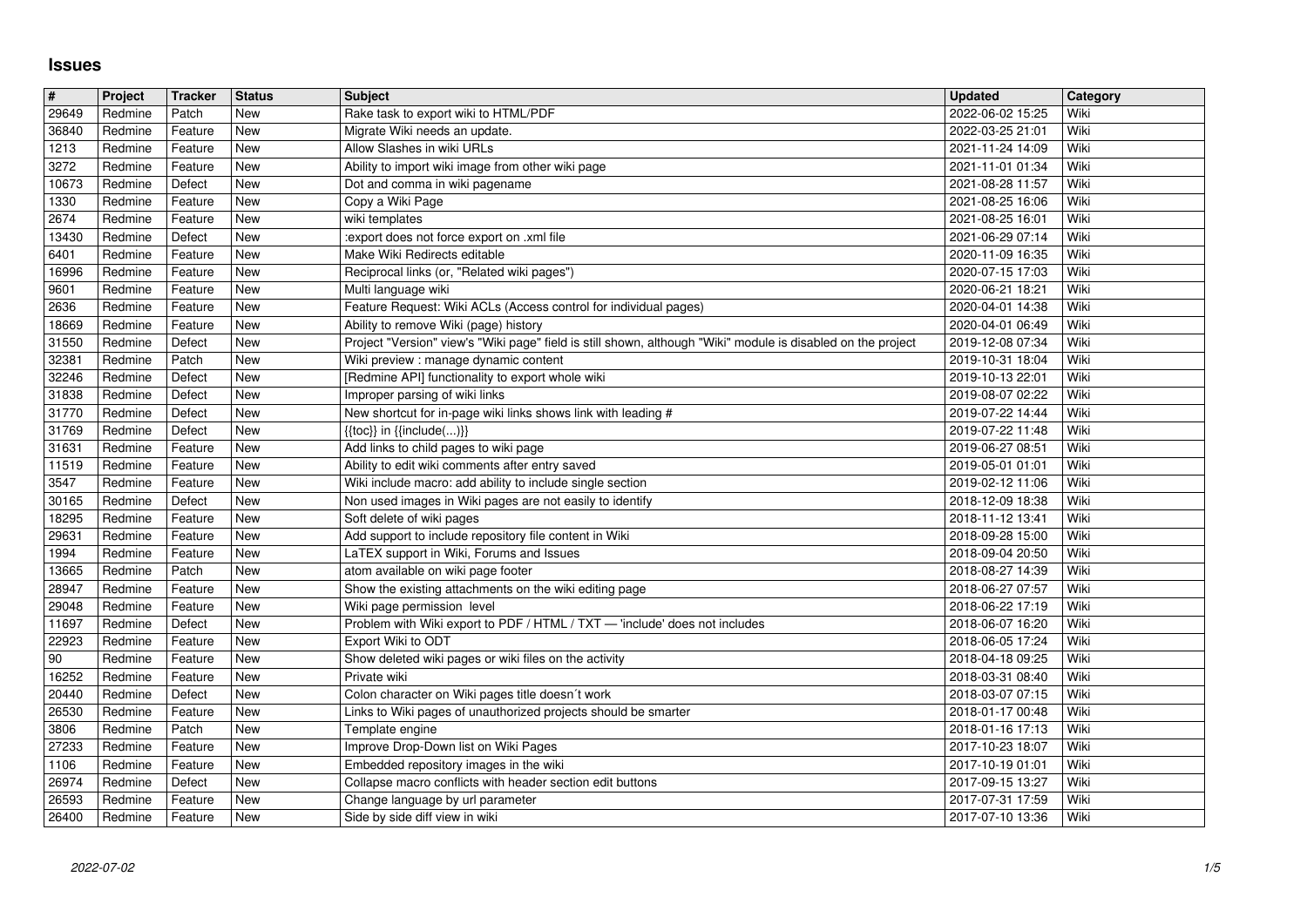| $\sqrt{\frac{4}{15}}$<br>26303 | Project<br>Redmine | <b>Tracker</b><br>Feature | <b>Status</b><br>New | <b>Subject</b><br>Wiki include macro: add icons for editing and viewing an included wiki page                                                                                    | <b>Updated</b><br>2017-06-29 13:54   | Category<br>Wiki |
|--------------------------------|--------------------|---------------------------|----------------------|----------------------------------------------------------------------------------------------------------------------------------------------------------------------------------|--------------------------------------|------------------|
| 16036                          | Redmine            | Defect                    | New                  | wiki edit pencil links are sometimes missing, throwing off the other pencil edit links                                                                                           | 2017-06-08 22:19                     | Wiki             |
| 11344<br>24602                 | Redmine<br>Redmine | Feature<br>Defect         | New<br>New           | Alternate names for Index by title/date<br>Exporting wiki pages in HTML fails if {{collapse}}                                                                                    | 2017-01-10 03:42<br>2016-12-13 16:39 | Wiki<br>Wiki     |
| 17776                          | Redmine            | Feature                   | New                  | Add an option for the wiki start page to be "index by title"                                                                                                                     | 2016-10-27 16:40                     | Wiki             |
| 21969<br>22958                 | Redmine<br>Redmine | Feature<br>Feature        | New<br>New           | Add a wiki action to list (lost/hidden) pages which are not referenced in the parent page<br>RFE: Create new 'include_once' macro that pulls in contents from included page once | 2016-09-10 21:11<br>2016-06-24 17:21 | Wiki<br>Wiki     |
| 16324                          | Redmine            | Feature                   | New                  | Wiki export as docx file.                                                                                                                                                        | 2016-05-31 10:53                     | Wiki             |
| 592<br>4544                    | Redmine<br>Redmine | Feature<br>Defect         | <b>New</b><br>New    | User Wiki Page<br>Wiki exported HTML has different CSS formatting to the original                                                                                                | 2016-05-10 23:04<br>2016-03-31 12:03 | Wiki<br>Wiki     |
| 21957                          | Redmine            | Feature                   | New                  | Option ignore whitespace in Wiki diff                                                                                                                                            | 2016-02-05 05:05                     | Wiki             |
| 13559<br>21479                 | Redmine<br>Redmine | Defect<br>Defect          | New<br>New           | {{toc}} remains when exporting wiki page to text<br>Including a wiki page from another project does not resolve that page's links properly                                       | 2016-01-20 13:25<br>2015-12-10 21:25 | Wiki<br>Wiki     |
| 4372                           | Redmine            | Feature                   | New                  | Wiki include macro: Include specific revision                                                                                                                                    | 2015-10-23 15:20                     | Wiki             |
| 20356<br>20426                 | Redmine<br>Redmine | Defect<br>Feature         | New<br>New           | Wiki gets destroyed after rename<br>Access to User Account Data from wiki to generate automatic lists in wiki by macro "TaggedUserAccounts'                                      | 2015-09-07 08:23<br>2015-08-27 10:14 | Wiki<br>Wiki     |
| 20435                          | Redmine            | Feature                   | New                  | Search wiki in specific languages                                                                                                                                                | 2015-07-30 01:26                     | Wiki             |
| 10568<br>20126                 | Redmine<br>Redmine | Feature<br>Feature        | New<br>New           | Real-Time Collaborative Editor Wiki<br>Index by date: Show the current a revision number and add a link to show the diff                                                         | 2015-07-14 05:17<br>2015-06-18 15:22 | Wiki<br>Wiki     |
| 19826                          | Redmine            | Feature                   | New                  | Add calendar in wiki pages                                                                                                                                                       | 2015-05-13 15:04                     | Wiki             |
| 3879<br>1226                   | Redmine<br>Redmine | Feature<br>Feature        | New<br>New           | "What Links Here" in right hand column<br>query results on wiki pages                                                                                                            | 2015-04-07 18:17<br>2015-02-12 21:16 | Wiki<br>Wiki     |
| 3074                           | Redmine            | Feature                   | New                  | Indention in Wiki of headings and corresponding content based on heading-depth                                                                                                   | 2015-01-27 20:24                     | Wiki             |
| 2698<br>18825                  | Redmine<br>Redmine | Feature<br>Defect         | New<br>New           | Wiki Auto-Save currently editing page<br>WikiPage object miss included pages attachments                                                                                         | 2015-01-14 09:50<br>2015-01-13 14:39 | Wiki<br>Wiki     |
| 18656                          | Redmine            | Feature                   | New                  | Markdown links priority                                                                                                                                                          | 2014-12-16 15:20                     | Wiki             |
| 18257<br>18243                 | Redmine<br>Redmine | Feature<br>Feature        | New<br>New           | Allow wiki macros to define the markup used for their documentation<br>Display list of page attachments in edit mode                                                             | 2014-11-14 03:49<br>2014-10-30 16:12 | Wiki<br>Wiki     |
| 18042                          | Redmine            | Feature                   | New                  | Link to a specific repository in another project                                                                                                                                 | 2014-10-07 13:17                     | Wiki             |
| 2355<br>17797                  | Redmine<br>Redmine | Feature<br>Feature        | New<br>New           | add a link to diff page to wiki item in activity page<br>If no wiki pages have been created, wiki tab should return something more informative than 404                          | 2014-10-07 01:53<br>2014-10-03 14:16 | Wiki<br>Wiki     |
| 17238                          | Redmine            | Feature                   | New                  | Searching parsed wiki content - Cache option for Wiki pages                                                                                                                      | 2014-09-26 11:25                     | Wiki             |
| 17894<br>17511                 | Redmine<br>Redmine | Feature<br>Defect         | New<br>New           | Collapse macro parameter to uncollapse by default<br>Wiki URL 404 when using markdown                                                                                            | 2014-09-17 11:03<br>2014-08-24 00:04 | Wiki<br>Wiki     |
| 17093                          | Redmine            | Feature                   | New                  | Roll Based Wiki Permissions                                                                                                                                                      | 2014-07-03 06:23                     | Wiki             |
| 2782<br>17072                  | Redmine<br>Redmine | Feature<br>Feature        | New<br>New           | Save + Continue or AJAX save POST<br>Integration redmine wiki with yUML syntax                                                                                                   | 2014-06-25 15:03<br>2014-06-04 18:44 | Wiki<br>Wiki     |
| 16729                          | Redmine            | Feature                   | New                  | properties of issue dynamically available in wiki                                                                                                                                | 2014-05-01 10:31                     | Wiki             |
| 14115<br>16469                 | Redmine<br>Redmine | Feature<br>Feature        | New<br>New           | Wiki enhancements: parent page and ajax<br>Make Diff possible for all revisions                                                                                                  | 2014-04-24 14:19<br>2014-03-31 09:19 | Wiki<br>Wiki     |
| 16323                          | Redmine            | Feature                   | New                  | Wiki Page Export as md file.<br>Redirection of a wikipage with a %-sign seems to be broken                                                                                       | 2014-03-12 07:53<br>2014-02-21 13:22 | Wiki             |
| 15885<br>15982                 | Redmine<br>Redmine | Defect<br>Patch           | New<br>New           | Inconsitent wiki history functionaility                                                                                                                                          | 2014-02-07 10:31                     | Wiki<br>Wiki     |
|                                |                    |                           |                      |                                                                                                                                                                                  |                                      |                  |
|                                |                    |                           |                      |                                                                                                                                                                                  |                                      |                  |
|                                |                    |                           |                      |                                                                                                                                                                                  |                                      |                  |
|                                |                    |                           |                      |                                                                                                                                                                                  |                                      |                  |
|                                |                    |                           |                      |                                                                                                                                                                                  |                                      |                  |
|                                |                    |                           |                      |                                                                                                                                                                                  |                                      |                  |
|                                |                    |                           |                      |                                                                                                                                                                                  |                                      |                  |
|                                |                    |                           |                      |                                                                                                                                                                                  |                                      |                  |
|                                |                    |                           |                      |                                                                                                                                                                                  |                                      |                  |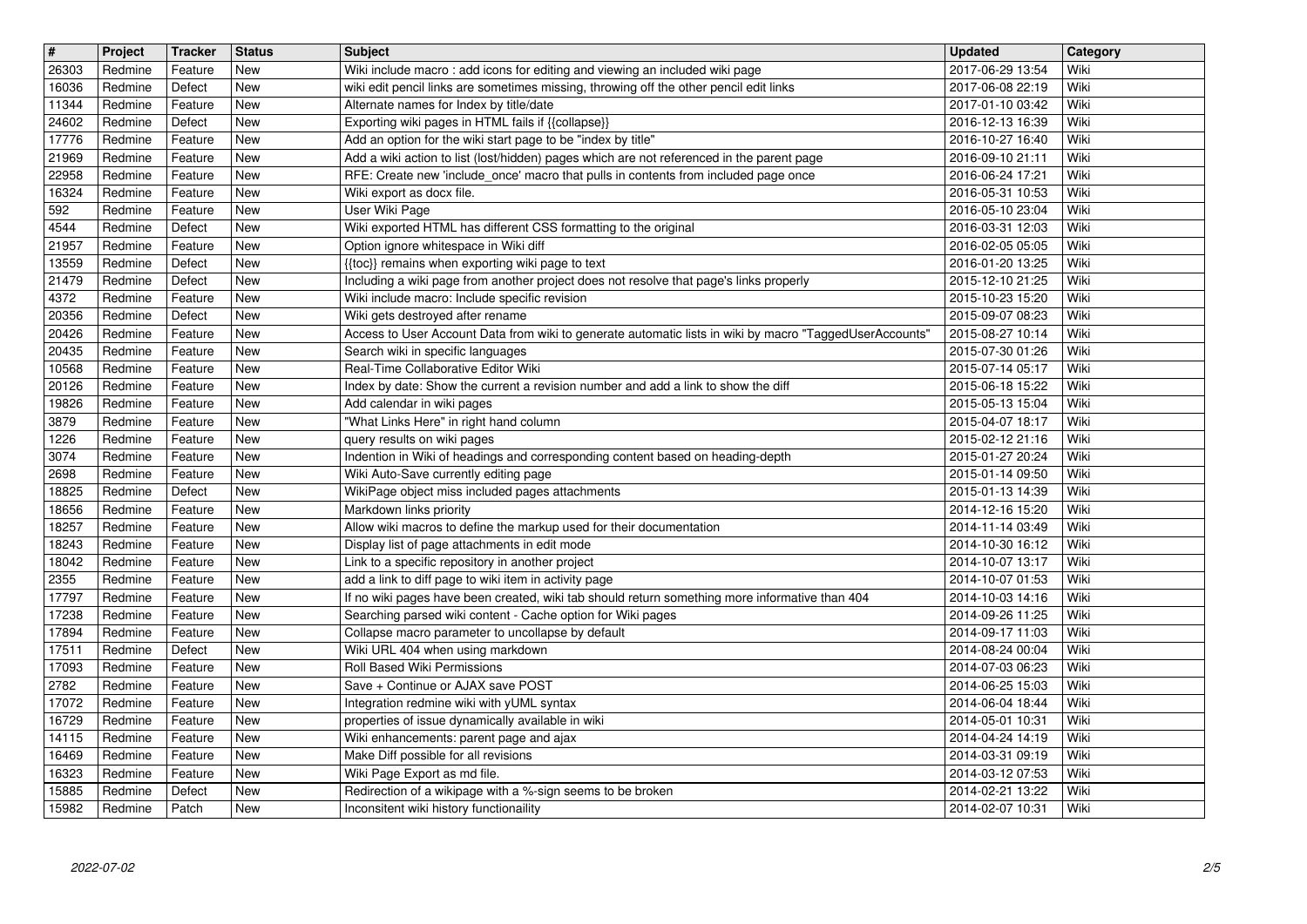| $\sqrt{\frac{4}{15}}$ | Project | <b>Tracker</b> | <b>Status</b> | <b>Subject</b>                                                                                         | <b>Updated</b>   | Category |
|-----------------------|---------|----------------|---------------|--------------------------------------------------------------------------------------------------------|------------------|----------|
| 15911                 | Redmine | Feature        | New           | Back to top in Wiki                                                                                    | 2014-01-20 16:17 | Wiki     |
| 15826                 | Redmine | Defect         | New           | Unable to edit some Wiki pages                                                                         | 2014-01-08 20:15 | Wiki     |
| 1208                  | Redmine | Feature        | New           | Restructured text support for the wiki                                                                 | 2013-12-19 04:10 | Wiki     |
| 656                   | Redmine | Feature        | New           | Roadmap with wiki page                                                                                 | 2013-12-17 20:44 | Wiki     |
| 3933                  | Redmine | Feature        | New           | Add docbook export to wiki                                                                             | 2013-10-05 16:02 | Wiki     |
| 13615                 | Redmine | Feature        | New           | Back (or HEAD) link in Wiki history page.                                                              | 2013-03-27 21:02 | Wiki     |
| 1439                  | Redmine | Feature        | New           | Interlinking between wiki and issues                                                                   | 2013-03-18 05:46 | Wiki     |
| 13369                 | Redmine | Feature        | New           | Hidden wiki text that can be view-ed with adequate rights                                              | 2013-03-10 14:19 | Wiki     |
| 13294                 | Redmine | Feature        | New           | More powerful includes                                                                                 | 2013-02-26 13:37 | Wiki     |
| 3027                  | Redmine | Defect         | <b>New</b>    | Wiki start page shouldn't be capitalized automatically                                                 | 2013-02-06 10:34 | Wiki     |
| 12875                 | Redmine | Feature        | New           | Wiki links to Overview/Activity/Roadmap/Issues/Documents/Files/News/Forums/etc of a particular project | 2013-01-20 21:34 | Wiki     |
| 12616                 | Redmine | Defect         | New           | Macros in sidebar do not show correct information.                                                     | 2012-12-17 16:04 | Wiki     |
| 480                   | Redmine | Feature        | New           | Wiki: Support categories tagging and autolisting                                                       | 2012-12-05 03:02 | Wiki     |
| 12051                 | Redmine | Feature        | New           | Wiki variables                                                                                         | 2012-10-12 23:13 | Wiki     |
| 11978                 | Redmine | Feature        | New           | Wiki pages for groups or wiki pages section with separate ACL                                          | 2012-09-28 03:03 | Wiki     |
| 11813                 | Redmine | Defect         | New           | Export as PDF has another output than Export as HTML                                                   | 2012-09-11 15:20 | Wiki     |
| 11351                 | Redmine | Feature        | New           | Extract code snippets from a project's VCS directly into the wiki                                      | 2012-07-09 13:11 | Wiki     |
| 4062                  | Redmine | Feature        | New           | Wiki: Feature request:Auto-replace text with another user-defined                                      | 2012-07-06 21:02 | Wiki     |
| 6188                  | Redmine | Feature        | <b>New</b>    | Ability to link Wiki page specific version                                                             | 2012-06-29 14:51 | Wiki     |
| 10729                 | Redmine | Feature        | <b>New</b>    | Embedded wiki pages should have their headings editable from the embedding page                        | 2012-05-03 11:37 | Wiki     |
| 1087                  | Redmine | Feature        | New           | Commenting system on wiki                                                                              | 2012-05-03 08:08 | Wiki     |
| 9266                  | Redmine | Defect         | New           | comments field in wiki_content table does not be updated and displayed correctly                       | 2012-05-03 08:02 | Wiki     |
| 10406                 | Redmine | Feature        | New           | Wiki tree bulk edit                                                                                    | 2012-03-08 17:35 | Wiki     |
| 10407                 | Redmine | Feature        | New           | Wiki page has a tree weight                                                                            | 2012-03-08 17:11 | Wiki     |
| 9482                  | Redmine | Feature        | New           | Wiki - minor change without notification                                                               | 2012-03-08 16:48 | Wiki     |
| 10035                 | Redmine | Feature        | New           | Include sub-projects in the breadcrumb                                                                 | 2012-01-20 14:18 | Wiki     |
| 1187                  | Redmine | Feature        | New           | Relate a Wiki page to a project module.                                                                | 2012-01-05 17:50 | Wiki     |
| 9733                  | Redmine | Feature        | New           | WIKI macro to insert database query result as wiki table                                               | 2011-12-13 10:47 | Wiki     |
| 6845                  | Redmine | Feature        | <b>New</b>    | Add a real title field for wiki pages                                                                  | 2011-12-08 12:08 | Wiki     |
| 9114                  | Redmine | Feature        | New           | List incoming links in wiki-pages                                                                      | 2011-12-07 16:44 | Wiki     |
| 1700                  | Redmine | Patch          | New           | Support for extra macros to help in move from trac                                                     | 2011-12-05 10:20 | Wiki     |
| 9315                  | Redmine | Feature        | New           | Wiki Page as MS OneNote                                                                                | 2011-09-24 16:56 | Wiki     |
| 9096                  | Redmine | Patch          | New           | Fix redirection to non-latin wiki pages after logon                                                    | 2011-08-24 18:25 | Wiki     |
| 9115                  | Redmine | Feature        | New           | special lists of wiki-pages                                                                            | 2011-08-24 11:43 | Wiki     |
| 9091                  | Redmine | Defect         | <b>New</b>    | CSS bug: fixed .header height cuts long breadcrumbs making them unusable                               | 2011-08-19 14:22 | Wiki     |
| 4301                  | Redmine | Feature        | New           | position Wiki Toc in sidebar                                                                           | 2011-08-02 06:59 | Wiki     |
| 8928                  | Redmine | Feature        | New           | Use autocomplete in the wiki rename page to change parent page                                         | 2011-07-30 10:51 | Wiki     |
| 8866                  | Redmine | Defect         | New           | BugTraq references in commit message breaks revision references                                        | 2011-07-20 20:10 | Wiki     |
| 8463                  | Redmine | Feature        | New           | View Wiki source                                                                                       | 2011-05-30 10:55 | Wiki     |
| 547                   | Redmine | Feature        | New           | Access to non existing pages directly for the wiki                                                     | 2011-03-29 14:14 | Wiki     |
| 7971                  | Redmine | Feature        | New           | Syntax to create a link that opens a new windows                                                       | 2011-03-23 20:40 | Wiki     |
| 1075                  | Redmine | Feature        | New           | Wiki shared across sub-projects                                                                        | 2011-03-15 22:53 | Wiki     |
| 7749                  | Redmine | Feature        | New           | Set the order of sub wiki pages manully on "index by title"                                            | 2011-03-01 18:35 | Wiki     |
|                       |         |                |               |                                                                                                        |                  |          |
|                       |         |                |               |                                                                                                        |                  |          |
|                       |         |                |               |                                                                                                        |                  |          |
|                       |         |                |               |                                                                                                        |                  |          |
|                       |         |                |               |                                                                                                        |                  |          |
|                       |         |                |               |                                                                                                        |                  |          |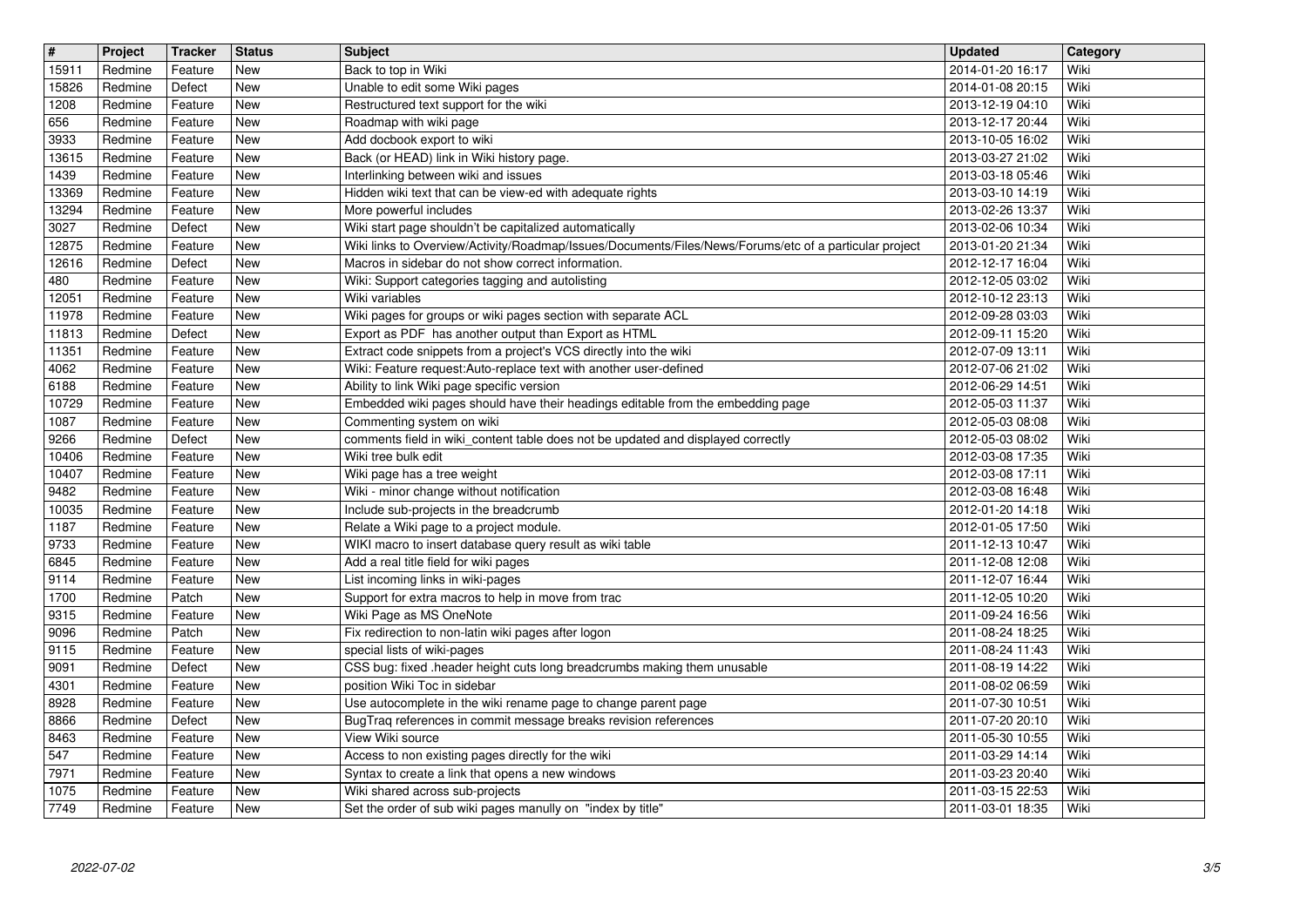| Develop wiki save and continue feature<br>2011-01-17 20:49<br>Wiki<br>7066<br>Redmine<br><b>New</b><br>Feature<br>Wiki<br>5402<br><b>New</b><br>Wiki diff: line by line instead of word by word<br>2011-01-05 23:58<br>Redmine<br>Feature<br>7200<br><b>New</b><br>Current Page Inheritance in Sidebar<br>2010-12-29 20:12<br>Wiki<br>Redmine<br>Feature<br>Creating article in Wiki<br>3765<br><b>New</b><br>2010-12-11 21:33<br>Wiki<br>Redmine<br>Feature<br>6989<br><b>New</b><br>Wiki template for version wiki pages<br>2010-11-26 17:21<br>Wiki<br>Redmine<br>Feature<br>1857<br>Redmine<br>Patch<br><b>New</b><br>Make {{toc}} render as properly nested list + skip support<br>2010-11-06 19:46<br>Wiki<br>3274<br>Redmine<br><b>New</b><br>Wiki Page Categories<br>2010-10-25 17:02<br>Wiki<br>Patch<br><b>New</b><br>Hyperlinks with "%" or "!" at the end<br>Wiki<br>6330<br>Redmine<br>Patch<br>2010-10-05 15:04<br>Wiki<br>2219<br><b>New</b><br>Export to LaTeX using Redcloth 4<br>Redmine<br>Feature<br>2010-09-02 05:21<br>Attatched wiki images are not included in export to HTML<br>Wiki<br>3228<br>Redmine<br><b>New</b><br>2010-08-24 00:33<br>Feature<br>806<br>Have wiki links display linked page title<br>2010-06-01 13:15<br>Wiki<br>Redmine<br>Feature<br>New<br>status "out of date" for wiki pages<br>5103<br><b>New</b><br>2010-03-17 16:55<br>Wiki<br>Redmine<br>Feature<br>Add discussion thread for each wiki page<br>5029<br><b>New</b><br>2010-03-10 09:57<br>Wiki<br>Redmine<br>Feature<br>Convert internal URLs to canonic wiki links<br>4987<br><b>New</b><br>Wiki<br>Redmine<br>Feature<br>2010-03-04 23:15<br>4717<br>Redmine<br>Feature<br><b>New</b><br>Make wiki tab link use the actual link that contains the page name.<br>2010-02-02 15:21<br>Wiki<br>Redmine<br>Wiki<br>4258<br>Feature<br>New<br>Improve tab order in wikis<br>2009-11-20 20:01<br>4032<br><b>New</b><br>Wiki attachment history<br>Wiki<br>Redmine<br>Feature<br>2009-10-15 09:42<br>Wiki<br>3749<br>Patch<br><b>New</b><br>Wiki. TOC. The standardised anchors and admissible "fragment" part of URI.<br>Redmine<br>2009-08-18 01:10<br>3684<br><b>New</b><br>Cucumber features in wiki<br>2009-07-31 09:11<br>Wiki<br>Redmine<br>Feature<br>Wiki<br>2876<br><b>New</b><br>A simple plan for wiki concurrent edition<br>2009-06-30 22:34<br>Redmine<br>Feature<br>Wiki "Blocks"<br>Wiki<br>3205<br><b>New</b><br>2009-04-20 12:20<br>Redmine<br>Feature<br>application launch URLs not rendered as link<br>2953<br>New<br>2009-03-12 19:06<br>Wiki<br>Redmine<br>Feature<br>2947<br><b>New</b><br>Add a wrapping-setting button to edit-windows<br>2009-03-11 00:42<br>Wiki<br>Redmine<br>Feature<br>Allow cross page links to reference attachments.<br>1325<br>2008-11-11 10:36<br>Wiki<br>Redmine<br>Feature<br>New<br>Customizable "protocols" to generate external links<br>2084<br>Redmine<br>Wiki<br>Feature<br>New<br>2008-10-24 14:48<br>Link syntax is inconsistent<br>1856<br>Wiki<br>Redmine<br>New<br>2008-09-21 14:03<br>Feature<br>1722<br><b>New</b><br>Allow linking between release and docs<br>Wiki<br>Redmine<br>Feature<br>2008-07-31 14:38<br><b>New</b><br>Add an option to make RedCloth not use hard_breaks<br>2008-07-03 11:50<br>Wiki<br>1219<br>Redmine<br>Feature<br>1548<br>Redmine<br><b>New</b><br>bookmarks of wiki pages<br>2008-06-30 20:27<br>Wiki<br>Feature<br><b>New</b><br>Link to included page in wiki<br>2008-06-26 13:51<br>Wiki<br>1533<br>Redmine<br>Feature<br>Users should be able to replace a wiki file attachment<br>1504<br><b>New</b><br>2008-06-19 20:32<br>Wiki<br>Redmine<br>Feature<br>1440<br>New<br>Questions/clarifications<br>Wiki<br>Redmine<br>Feature<br>2008-06-13 12:30<br>28108<br>Redmine<br>Defect<br>Needs feedback<br>Copying a text into a wiki page I got "Internal server error"<br>2018-01-31 12:31<br>Wiki<br>Can't add deleted wiki Tab (404)<br>Confirmed<br>2022-03-27 23:17<br>Wiki<br>34634<br>Redmine<br>Defect<br>Headers put inside blockquotes cause wiki 'edit this section' link point to incorrect section<br>14188<br>Wiki<br>Redmine<br>Defect<br>Confirmed<br>2017-06-06 04:29<br>SQL Error with UTF8 character greater or equals<br>34810<br>2021-04-20 08:08<br>Wiki<br>Redmine<br>Defect<br>Reopened<br>550<br>2015-06-03 01:18<br>Wiki<br>Redmine<br>Feature<br>Function to export whole wiki<br>Reopened<br>36521<br>Redmine<br>Website (redmine.org)<br>Feature<br>New<br>2022-01-25 21:30<br>Add language filter to redmine.org page<br>32438<br>Redmine<br>Defect<br><b>New</b><br>2020-12-28 02:53<br>Update the public site www.redmine.org ti latest release<br>Website (redmine.org)<br>33836<br>Demo.redmine.org version<br>Website (redmine.org)<br>Redmine<br>New<br>2020-08-10 12:41<br>Feature<br>9139<br>Use favicon for redmine.org<br>New<br>Website (redmine.org)<br>Redmine<br>Feature<br>2020-08-10 12:39<br>Update time zones databese on the web site http://www.redmine.org<br>24557<br>New<br>2020-07-29 09:48<br>Website (redmine.org)<br>Redmine<br>Defect<br>2022-07-02 | $\overline{\mathbf{t}}$ | Project | <b>Tracker</b> | <b>Status</b> | <b>Subject</b>                                            | <b>Updated</b>   | <b>Category</b> |
|-----------------------------------------------------------------------------------------------------------------------------------------------------------------------------------------------------------------------------------------------------------------------------------------------------------------------------------------------------------------------------------------------------------------------------------------------------------------------------------------------------------------------------------------------------------------------------------------------------------------------------------------------------------------------------------------------------------------------------------------------------------------------------------------------------------------------------------------------------------------------------------------------------------------------------------------------------------------------------------------------------------------------------------------------------------------------------------------------------------------------------------------------------------------------------------------------------------------------------------------------------------------------------------------------------------------------------------------------------------------------------------------------------------------------------------------------------------------------------------------------------------------------------------------------------------------------------------------------------------------------------------------------------------------------------------------------------------------------------------------------------------------------------------------------------------------------------------------------------------------------------------------------------------------------------------------------------------------------------------------------------------------------------------------------------------------------------------------------------------------------------------------------------------------------------------------------------------------------------------------------------------------------------------------------------------------------------------------------------------------------------------------------------------------------------------------------------------------------------------------------------------------------------------------------------------------------------------------------------------------------------------------------------------------------------------------------------------------------------------------------------------------------------------------------------------------------------------------------------------------------------------------------------------------------------------------------------------------------------------------------------------------------------------------------------------------------------------------------------------------------------------------------------------------------------------------------------------------------------------------------------------------------------------------------------------------------------------------------------------------------------------------------------------------------------------------------------------------------------------------------------------------------------------------------------------------------------------------------------------------------------------------------------------------------------------------------------------------------------------------------------------------------------------------------------------------------------------------------------------------------------------------------------------------------------------------------------------------------------------------------------------------------------------------------------------------------------------------------------------------------------------------------------------------------------------------------------------------------------------------------------------------------------------------------------------------------------------------------------------------------------------------------------------------------------------------------------------------------------------------------------------------------------------------------------------------------------------------------------------------------------------------------------------------------------------------------------------------------------------------------------------------------------------------------------------------------------------------------------------------------------------------------------------------------------------------------------------------------------------------------------------------------------------------------------------------------------------------------------------------------|-------------------------|---------|----------------|---------------|-----------------------------------------------------------|------------------|-----------------|
|                                                                                                                                                                                                                                                                                                                                                                                                                                                                                                                                                                                                                                                                                                                                                                                                                                                                                                                                                                                                                                                                                                                                                                                                                                                                                                                                                                                                                                                                                                                                                                                                                                                                                                                                                                                                                                                                                                                                                                                                                                                                                                                                                                                                                                                                                                                                                                                                                                                                                                                                                                                                                                                                                                                                                                                                                                                                                                                                                                                                                                                                                                                                                                                                                                                                                                                                                                                                                                                                                                                                                                                                                                                                                                                                                                                                                                                                                                                                                                                                                                                                                                                                                                                                                                                                                                                                                                                                                                                                                                                                                                                                                                                                                                                                                                                                                                                                                                                                                                                                                                                                                                                       | 7536                    | Redmine | Feature        | <b>New</b>    | Automatic routing to another project's WIKI (Global WIKI) | 2011-02-04 00:18 | Wiki            |
|                                                                                                                                                                                                                                                                                                                                                                                                                                                                                                                                                                                                                                                                                                                                                                                                                                                                                                                                                                                                                                                                                                                                                                                                                                                                                                                                                                                                                                                                                                                                                                                                                                                                                                                                                                                                                                                                                                                                                                                                                                                                                                                                                                                                                                                                                                                                                                                                                                                                                                                                                                                                                                                                                                                                                                                                                                                                                                                                                                                                                                                                                                                                                                                                                                                                                                                                                                                                                                                                                                                                                                                                                                                                                                                                                                                                                                                                                                                                                                                                                                                                                                                                                                                                                                                                                                                                                                                                                                                                                                                                                                                                                                                                                                                                                                                                                                                                                                                                                                                                                                                                                                                       |                         |         |                |               |                                                           |                  |                 |
|                                                                                                                                                                                                                                                                                                                                                                                                                                                                                                                                                                                                                                                                                                                                                                                                                                                                                                                                                                                                                                                                                                                                                                                                                                                                                                                                                                                                                                                                                                                                                                                                                                                                                                                                                                                                                                                                                                                                                                                                                                                                                                                                                                                                                                                                                                                                                                                                                                                                                                                                                                                                                                                                                                                                                                                                                                                                                                                                                                                                                                                                                                                                                                                                                                                                                                                                                                                                                                                                                                                                                                                                                                                                                                                                                                                                                                                                                                                                                                                                                                                                                                                                                                                                                                                                                                                                                                                                                                                                                                                                                                                                                                                                                                                                                                                                                                                                                                                                                                                                                                                                                                                       |                         |         |                |               |                                                           |                  |                 |
|                                                                                                                                                                                                                                                                                                                                                                                                                                                                                                                                                                                                                                                                                                                                                                                                                                                                                                                                                                                                                                                                                                                                                                                                                                                                                                                                                                                                                                                                                                                                                                                                                                                                                                                                                                                                                                                                                                                                                                                                                                                                                                                                                                                                                                                                                                                                                                                                                                                                                                                                                                                                                                                                                                                                                                                                                                                                                                                                                                                                                                                                                                                                                                                                                                                                                                                                                                                                                                                                                                                                                                                                                                                                                                                                                                                                                                                                                                                                                                                                                                                                                                                                                                                                                                                                                                                                                                                                                                                                                                                                                                                                                                                                                                                                                                                                                                                                                                                                                                                                                                                                                                                       |                         |         |                |               |                                                           |                  |                 |
|                                                                                                                                                                                                                                                                                                                                                                                                                                                                                                                                                                                                                                                                                                                                                                                                                                                                                                                                                                                                                                                                                                                                                                                                                                                                                                                                                                                                                                                                                                                                                                                                                                                                                                                                                                                                                                                                                                                                                                                                                                                                                                                                                                                                                                                                                                                                                                                                                                                                                                                                                                                                                                                                                                                                                                                                                                                                                                                                                                                                                                                                                                                                                                                                                                                                                                                                                                                                                                                                                                                                                                                                                                                                                                                                                                                                                                                                                                                                                                                                                                                                                                                                                                                                                                                                                                                                                                                                                                                                                                                                                                                                                                                                                                                                                                                                                                                                                                                                                                                                                                                                                                                       |                         |         |                |               |                                                           |                  |                 |
|                                                                                                                                                                                                                                                                                                                                                                                                                                                                                                                                                                                                                                                                                                                                                                                                                                                                                                                                                                                                                                                                                                                                                                                                                                                                                                                                                                                                                                                                                                                                                                                                                                                                                                                                                                                                                                                                                                                                                                                                                                                                                                                                                                                                                                                                                                                                                                                                                                                                                                                                                                                                                                                                                                                                                                                                                                                                                                                                                                                                                                                                                                                                                                                                                                                                                                                                                                                                                                                                                                                                                                                                                                                                                                                                                                                                                                                                                                                                                                                                                                                                                                                                                                                                                                                                                                                                                                                                                                                                                                                                                                                                                                                                                                                                                                                                                                                                                                                                                                                                                                                                                                                       |                         |         |                |               |                                                           |                  |                 |
|                                                                                                                                                                                                                                                                                                                                                                                                                                                                                                                                                                                                                                                                                                                                                                                                                                                                                                                                                                                                                                                                                                                                                                                                                                                                                                                                                                                                                                                                                                                                                                                                                                                                                                                                                                                                                                                                                                                                                                                                                                                                                                                                                                                                                                                                                                                                                                                                                                                                                                                                                                                                                                                                                                                                                                                                                                                                                                                                                                                                                                                                                                                                                                                                                                                                                                                                                                                                                                                                                                                                                                                                                                                                                                                                                                                                                                                                                                                                                                                                                                                                                                                                                                                                                                                                                                                                                                                                                                                                                                                                                                                                                                                                                                                                                                                                                                                                                                                                                                                                                                                                                                                       |                         |         |                |               |                                                           |                  |                 |
|                                                                                                                                                                                                                                                                                                                                                                                                                                                                                                                                                                                                                                                                                                                                                                                                                                                                                                                                                                                                                                                                                                                                                                                                                                                                                                                                                                                                                                                                                                                                                                                                                                                                                                                                                                                                                                                                                                                                                                                                                                                                                                                                                                                                                                                                                                                                                                                                                                                                                                                                                                                                                                                                                                                                                                                                                                                                                                                                                                                                                                                                                                                                                                                                                                                                                                                                                                                                                                                                                                                                                                                                                                                                                                                                                                                                                                                                                                                                                                                                                                                                                                                                                                                                                                                                                                                                                                                                                                                                                                                                                                                                                                                                                                                                                                                                                                                                                                                                                                                                                                                                                                                       |                         |         |                |               |                                                           |                  |                 |
|                                                                                                                                                                                                                                                                                                                                                                                                                                                                                                                                                                                                                                                                                                                                                                                                                                                                                                                                                                                                                                                                                                                                                                                                                                                                                                                                                                                                                                                                                                                                                                                                                                                                                                                                                                                                                                                                                                                                                                                                                                                                                                                                                                                                                                                                                                                                                                                                                                                                                                                                                                                                                                                                                                                                                                                                                                                                                                                                                                                                                                                                                                                                                                                                                                                                                                                                                                                                                                                                                                                                                                                                                                                                                                                                                                                                                                                                                                                                                                                                                                                                                                                                                                                                                                                                                                                                                                                                                                                                                                                                                                                                                                                                                                                                                                                                                                                                                                                                                                                                                                                                                                                       |                         |         |                |               |                                                           |                  |                 |
|                                                                                                                                                                                                                                                                                                                                                                                                                                                                                                                                                                                                                                                                                                                                                                                                                                                                                                                                                                                                                                                                                                                                                                                                                                                                                                                                                                                                                                                                                                                                                                                                                                                                                                                                                                                                                                                                                                                                                                                                                                                                                                                                                                                                                                                                                                                                                                                                                                                                                                                                                                                                                                                                                                                                                                                                                                                                                                                                                                                                                                                                                                                                                                                                                                                                                                                                                                                                                                                                                                                                                                                                                                                                                                                                                                                                                                                                                                                                                                                                                                                                                                                                                                                                                                                                                                                                                                                                                                                                                                                                                                                                                                                                                                                                                                                                                                                                                                                                                                                                                                                                                                                       |                         |         |                |               |                                                           |                  |                 |
|                                                                                                                                                                                                                                                                                                                                                                                                                                                                                                                                                                                                                                                                                                                                                                                                                                                                                                                                                                                                                                                                                                                                                                                                                                                                                                                                                                                                                                                                                                                                                                                                                                                                                                                                                                                                                                                                                                                                                                                                                                                                                                                                                                                                                                                                                                                                                                                                                                                                                                                                                                                                                                                                                                                                                                                                                                                                                                                                                                                                                                                                                                                                                                                                                                                                                                                                                                                                                                                                                                                                                                                                                                                                                                                                                                                                                                                                                                                                                                                                                                                                                                                                                                                                                                                                                                                                                                                                                                                                                                                                                                                                                                                                                                                                                                                                                                                                                                                                                                                                                                                                                                                       |                         |         |                |               |                                                           |                  |                 |
|                                                                                                                                                                                                                                                                                                                                                                                                                                                                                                                                                                                                                                                                                                                                                                                                                                                                                                                                                                                                                                                                                                                                                                                                                                                                                                                                                                                                                                                                                                                                                                                                                                                                                                                                                                                                                                                                                                                                                                                                                                                                                                                                                                                                                                                                                                                                                                                                                                                                                                                                                                                                                                                                                                                                                                                                                                                                                                                                                                                                                                                                                                                                                                                                                                                                                                                                                                                                                                                                                                                                                                                                                                                                                                                                                                                                                                                                                                                                                                                                                                                                                                                                                                                                                                                                                                                                                                                                                                                                                                                                                                                                                                                                                                                                                                                                                                                                                                                                                                                                                                                                                                                       |                         |         |                |               |                                                           |                  |                 |
|                                                                                                                                                                                                                                                                                                                                                                                                                                                                                                                                                                                                                                                                                                                                                                                                                                                                                                                                                                                                                                                                                                                                                                                                                                                                                                                                                                                                                                                                                                                                                                                                                                                                                                                                                                                                                                                                                                                                                                                                                                                                                                                                                                                                                                                                                                                                                                                                                                                                                                                                                                                                                                                                                                                                                                                                                                                                                                                                                                                                                                                                                                                                                                                                                                                                                                                                                                                                                                                                                                                                                                                                                                                                                                                                                                                                                                                                                                                                                                                                                                                                                                                                                                                                                                                                                                                                                                                                                                                                                                                                                                                                                                                                                                                                                                                                                                                                                                                                                                                                                                                                                                                       |                         |         |                |               |                                                           |                  |                 |
|                                                                                                                                                                                                                                                                                                                                                                                                                                                                                                                                                                                                                                                                                                                                                                                                                                                                                                                                                                                                                                                                                                                                                                                                                                                                                                                                                                                                                                                                                                                                                                                                                                                                                                                                                                                                                                                                                                                                                                                                                                                                                                                                                                                                                                                                                                                                                                                                                                                                                                                                                                                                                                                                                                                                                                                                                                                                                                                                                                                                                                                                                                                                                                                                                                                                                                                                                                                                                                                                                                                                                                                                                                                                                                                                                                                                                                                                                                                                                                                                                                                                                                                                                                                                                                                                                                                                                                                                                                                                                                                                                                                                                                                                                                                                                                                                                                                                                                                                                                                                                                                                                                                       |                         |         |                |               |                                                           |                  |                 |
|                                                                                                                                                                                                                                                                                                                                                                                                                                                                                                                                                                                                                                                                                                                                                                                                                                                                                                                                                                                                                                                                                                                                                                                                                                                                                                                                                                                                                                                                                                                                                                                                                                                                                                                                                                                                                                                                                                                                                                                                                                                                                                                                                                                                                                                                                                                                                                                                                                                                                                                                                                                                                                                                                                                                                                                                                                                                                                                                                                                                                                                                                                                                                                                                                                                                                                                                                                                                                                                                                                                                                                                                                                                                                                                                                                                                                                                                                                                                                                                                                                                                                                                                                                                                                                                                                                                                                                                                                                                                                                                                                                                                                                                                                                                                                                                                                                                                                                                                                                                                                                                                                                                       |                         |         |                |               |                                                           |                  |                 |
|                                                                                                                                                                                                                                                                                                                                                                                                                                                                                                                                                                                                                                                                                                                                                                                                                                                                                                                                                                                                                                                                                                                                                                                                                                                                                                                                                                                                                                                                                                                                                                                                                                                                                                                                                                                                                                                                                                                                                                                                                                                                                                                                                                                                                                                                                                                                                                                                                                                                                                                                                                                                                                                                                                                                                                                                                                                                                                                                                                                                                                                                                                                                                                                                                                                                                                                                                                                                                                                                                                                                                                                                                                                                                                                                                                                                                                                                                                                                                                                                                                                                                                                                                                                                                                                                                                                                                                                                                                                                                                                                                                                                                                                                                                                                                                                                                                                                                                                                                                                                                                                                                                                       |                         |         |                |               |                                                           |                  |                 |
|                                                                                                                                                                                                                                                                                                                                                                                                                                                                                                                                                                                                                                                                                                                                                                                                                                                                                                                                                                                                                                                                                                                                                                                                                                                                                                                                                                                                                                                                                                                                                                                                                                                                                                                                                                                                                                                                                                                                                                                                                                                                                                                                                                                                                                                                                                                                                                                                                                                                                                                                                                                                                                                                                                                                                                                                                                                                                                                                                                                                                                                                                                                                                                                                                                                                                                                                                                                                                                                                                                                                                                                                                                                                                                                                                                                                                                                                                                                                                                                                                                                                                                                                                                                                                                                                                                                                                                                                                                                                                                                                                                                                                                                                                                                                                                                                                                                                                                                                                                                                                                                                                                                       |                         |         |                |               |                                                           |                  |                 |
|                                                                                                                                                                                                                                                                                                                                                                                                                                                                                                                                                                                                                                                                                                                                                                                                                                                                                                                                                                                                                                                                                                                                                                                                                                                                                                                                                                                                                                                                                                                                                                                                                                                                                                                                                                                                                                                                                                                                                                                                                                                                                                                                                                                                                                                                                                                                                                                                                                                                                                                                                                                                                                                                                                                                                                                                                                                                                                                                                                                                                                                                                                                                                                                                                                                                                                                                                                                                                                                                                                                                                                                                                                                                                                                                                                                                                                                                                                                                                                                                                                                                                                                                                                                                                                                                                                                                                                                                                                                                                                                                                                                                                                                                                                                                                                                                                                                                                                                                                                                                                                                                                                                       |                         |         |                |               |                                                           |                  |                 |
|                                                                                                                                                                                                                                                                                                                                                                                                                                                                                                                                                                                                                                                                                                                                                                                                                                                                                                                                                                                                                                                                                                                                                                                                                                                                                                                                                                                                                                                                                                                                                                                                                                                                                                                                                                                                                                                                                                                                                                                                                                                                                                                                                                                                                                                                                                                                                                                                                                                                                                                                                                                                                                                                                                                                                                                                                                                                                                                                                                                                                                                                                                                                                                                                                                                                                                                                                                                                                                                                                                                                                                                                                                                                                                                                                                                                                                                                                                                                                                                                                                                                                                                                                                                                                                                                                                                                                                                                                                                                                                                                                                                                                                                                                                                                                                                                                                                                                                                                                                                                                                                                                                                       |                         |         |                |               |                                                           |                  |                 |
|                                                                                                                                                                                                                                                                                                                                                                                                                                                                                                                                                                                                                                                                                                                                                                                                                                                                                                                                                                                                                                                                                                                                                                                                                                                                                                                                                                                                                                                                                                                                                                                                                                                                                                                                                                                                                                                                                                                                                                                                                                                                                                                                                                                                                                                                                                                                                                                                                                                                                                                                                                                                                                                                                                                                                                                                                                                                                                                                                                                                                                                                                                                                                                                                                                                                                                                                                                                                                                                                                                                                                                                                                                                                                                                                                                                                                                                                                                                                                                                                                                                                                                                                                                                                                                                                                                                                                                                                                                                                                                                                                                                                                                                                                                                                                                                                                                                                                                                                                                                                                                                                                                                       |                         |         |                |               |                                                           |                  |                 |
|                                                                                                                                                                                                                                                                                                                                                                                                                                                                                                                                                                                                                                                                                                                                                                                                                                                                                                                                                                                                                                                                                                                                                                                                                                                                                                                                                                                                                                                                                                                                                                                                                                                                                                                                                                                                                                                                                                                                                                                                                                                                                                                                                                                                                                                                                                                                                                                                                                                                                                                                                                                                                                                                                                                                                                                                                                                                                                                                                                                                                                                                                                                                                                                                                                                                                                                                                                                                                                                                                                                                                                                                                                                                                                                                                                                                                                                                                                                                                                                                                                                                                                                                                                                                                                                                                                                                                                                                                                                                                                                                                                                                                                                                                                                                                                                                                                                                                                                                                                                                                                                                                                                       |                         |         |                |               |                                                           |                  |                 |
|                                                                                                                                                                                                                                                                                                                                                                                                                                                                                                                                                                                                                                                                                                                                                                                                                                                                                                                                                                                                                                                                                                                                                                                                                                                                                                                                                                                                                                                                                                                                                                                                                                                                                                                                                                                                                                                                                                                                                                                                                                                                                                                                                                                                                                                                                                                                                                                                                                                                                                                                                                                                                                                                                                                                                                                                                                                                                                                                                                                                                                                                                                                                                                                                                                                                                                                                                                                                                                                                                                                                                                                                                                                                                                                                                                                                                                                                                                                                                                                                                                                                                                                                                                                                                                                                                                                                                                                                                                                                                                                                                                                                                                                                                                                                                                                                                                                                                                                                                                                                                                                                                                                       |                         |         |                |               |                                                           |                  |                 |
|                                                                                                                                                                                                                                                                                                                                                                                                                                                                                                                                                                                                                                                                                                                                                                                                                                                                                                                                                                                                                                                                                                                                                                                                                                                                                                                                                                                                                                                                                                                                                                                                                                                                                                                                                                                                                                                                                                                                                                                                                                                                                                                                                                                                                                                                                                                                                                                                                                                                                                                                                                                                                                                                                                                                                                                                                                                                                                                                                                                                                                                                                                                                                                                                                                                                                                                                                                                                                                                                                                                                                                                                                                                                                                                                                                                                                                                                                                                                                                                                                                                                                                                                                                                                                                                                                                                                                                                                                                                                                                                                                                                                                                                                                                                                                                                                                                                                                                                                                                                                                                                                                                                       |                         |         |                |               |                                                           |                  |                 |
|                                                                                                                                                                                                                                                                                                                                                                                                                                                                                                                                                                                                                                                                                                                                                                                                                                                                                                                                                                                                                                                                                                                                                                                                                                                                                                                                                                                                                                                                                                                                                                                                                                                                                                                                                                                                                                                                                                                                                                                                                                                                                                                                                                                                                                                                                                                                                                                                                                                                                                                                                                                                                                                                                                                                                                                                                                                                                                                                                                                                                                                                                                                                                                                                                                                                                                                                                                                                                                                                                                                                                                                                                                                                                                                                                                                                                                                                                                                                                                                                                                                                                                                                                                                                                                                                                                                                                                                                                                                                                                                                                                                                                                                                                                                                                                                                                                                                                                                                                                                                                                                                                                                       |                         |         |                |               |                                                           |                  |                 |
|                                                                                                                                                                                                                                                                                                                                                                                                                                                                                                                                                                                                                                                                                                                                                                                                                                                                                                                                                                                                                                                                                                                                                                                                                                                                                                                                                                                                                                                                                                                                                                                                                                                                                                                                                                                                                                                                                                                                                                                                                                                                                                                                                                                                                                                                                                                                                                                                                                                                                                                                                                                                                                                                                                                                                                                                                                                                                                                                                                                                                                                                                                                                                                                                                                                                                                                                                                                                                                                                                                                                                                                                                                                                                                                                                                                                                                                                                                                                                                                                                                                                                                                                                                                                                                                                                                                                                                                                                                                                                                                                                                                                                                                                                                                                                                                                                                                                                                                                                                                                                                                                                                                       |                         |         |                |               |                                                           |                  |                 |
|                                                                                                                                                                                                                                                                                                                                                                                                                                                                                                                                                                                                                                                                                                                                                                                                                                                                                                                                                                                                                                                                                                                                                                                                                                                                                                                                                                                                                                                                                                                                                                                                                                                                                                                                                                                                                                                                                                                                                                                                                                                                                                                                                                                                                                                                                                                                                                                                                                                                                                                                                                                                                                                                                                                                                                                                                                                                                                                                                                                                                                                                                                                                                                                                                                                                                                                                                                                                                                                                                                                                                                                                                                                                                                                                                                                                                                                                                                                                                                                                                                                                                                                                                                                                                                                                                                                                                                                                                                                                                                                                                                                                                                                                                                                                                                                                                                                                                                                                                                                                                                                                                                                       |                         |         |                |               |                                                           |                  |                 |
|                                                                                                                                                                                                                                                                                                                                                                                                                                                                                                                                                                                                                                                                                                                                                                                                                                                                                                                                                                                                                                                                                                                                                                                                                                                                                                                                                                                                                                                                                                                                                                                                                                                                                                                                                                                                                                                                                                                                                                                                                                                                                                                                                                                                                                                                                                                                                                                                                                                                                                                                                                                                                                                                                                                                                                                                                                                                                                                                                                                                                                                                                                                                                                                                                                                                                                                                                                                                                                                                                                                                                                                                                                                                                                                                                                                                                                                                                                                                                                                                                                                                                                                                                                                                                                                                                                                                                                                                                                                                                                                                                                                                                                                                                                                                                                                                                                                                                                                                                                                                                                                                                                                       |                         |         |                |               |                                                           |                  |                 |
|                                                                                                                                                                                                                                                                                                                                                                                                                                                                                                                                                                                                                                                                                                                                                                                                                                                                                                                                                                                                                                                                                                                                                                                                                                                                                                                                                                                                                                                                                                                                                                                                                                                                                                                                                                                                                                                                                                                                                                                                                                                                                                                                                                                                                                                                                                                                                                                                                                                                                                                                                                                                                                                                                                                                                                                                                                                                                                                                                                                                                                                                                                                                                                                                                                                                                                                                                                                                                                                                                                                                                                                                                                                                                                                                                                                                                                                                                                                                                                                                                                                                                                                                                                                                                                                                                                                                                                                                                                                                                                                                                                                                                                                                                                                                                                                                                                                                                                                                                                                                                                                                                                                       |                         |         |                |               |                                                           |                  |                 |
|                                                                                                                                                                                                                                                                                                                                                                                                                                                                                                                                                                                                                                                                                                                                                                                                                                                                                                                                                                                                                                                                                                                                                                                                                                                                                                                                                                                                                                                                                                                                                                                                                                                                                                                                                                                                                                                                                                                                                                                                                                                                                                                                                                                                                                                                                                                                                                                                                                                                                                                                                                                                                                                                                                                                                                                                                                                                                                                                                                                                                                                                                                                                                                                                                                                                                                                                                                                                                                                                                                                                                                                                                                                                                                                                                                                                                                                                                                                                                                                                                                                                                                                                                                                                                                                                                                                                                                                                                                                                                                                                                                                                                                                                                                                                                                                                                                                                                                                                                                                                                                                                                                                       |                         |         |                |               |                                                           |                  |                 |
|                                                                                                                                                                                                                                                                                                                                                                                                                                                                                                                                                                                                                                                                                                                                                                                                                                                                                                                                                                                                                                                                                                                                                                                                                                                                                                                                                                                                                                                                                                                                                                                                                                                                                                                                                                                                                                                                                                                                                                                                                                                                                                                                                                                                                                                                                                                                                                                                                                                                                                                                                                                                                                                                                                                                                                                                                                                                                                                                                                                                                                                                                                                                                                                                                                                                                                                                                                                                                                                                                                                                                                                                                                                                                                                                                                                                                                                                                                                                                                                                                                                                                                                                                                                                                                                                                                                                                                                                                                                                                                                                                                                                                                                                                                                                                                                                                                                                                                                                                                                                                                                                                                                       |                         |         |                |               |                                                           |                  |                 |
|                                                                                                                                                                                                                                                                                                                                                                                                                                                                                                                                                                                                                                                                                                                                                                                                                                                                                                                                                                                                                                                                                                                                                                                                                                                                                                                                                                                                                                                                                                                                                                                                                                                                                                                                                                                                                                                                                                                                                                                                                                                                                                                                                                                                                                                                                                                                                                                                                                                                                                                                                                                                                                                                                                                                                                                                                                                                                                                                                                                                                                                                                                                                                                                                                                                                                                                                                                                                                                                                                                                                                                                                                                                                                                                                                                                                                                                                                                                                                                                                                                                                                                                                                                                                                                                                                                                                                                                                                                                                                                                                                                                                                                                                                                                                                                                                                                                                                                                                                                                                                                                                                                                       |                         |         |                |               |                                                           |                  |                 |
|                                                                                                                                                                                                                                                                                                                                                                                                                                                                                                                                                                                                                                                                                                                                                                                                                                                                                                                                                                                                                                                                                                                                                                                                                                                                                                                                                                                                                                                                                                                                                                                                                                                                                                                                                                                                                                                                                                                                                                                                                                                                                                                                                                                                                                                                                                                                                                                                                                                                                                                                                                                                                                                                                                                                                                                                                                                                                                                                                                                                                                                                                                                                                                                                                                                                                                                                                                                                                                                                                                                                                                                                                                                                                                                                                                                                                                                                                                                                                                                                                                                                                                                                                                                                                                                                                                                                                                                                                                                                                                                                                                                                                                                                                                                                                                                                                                                                                                                                                                                                                                                                                                                       |                         |         |                |               |                                                           |                  |                 |
|                                                                                                                                                                                                                                                                                                                                                                                                                                                                                                                                                                                                                                                                                                                                                                                                                                                                                                                                                                                                                                                                                                                                                                                                                                                                                                                                                                                                                                                                                                                                                                                                                                                                                                                                                                                                                                                                                                                                                                                                                                                                                                                                                                                                                                                                                                                                                                                                                                                                                                                                                                                                                                                                                                                                                                                                                                                                                                                                                                                                                                                                                                                                                                                                                                                                                                                                                                                                                                                                                                                                                                                                                                                                                                                                                                                                                                                                                                                                                                                                                                                                                                                                                                                                                                                                                                                                                                                                                                                                                                                                                                                                                                                                                                                                                                                                                                                                                                                                                                                                                                                                                                                       |                         |         |                |               |                                                           |                  |                 |
|                                                                                                                                                                                                                                                                                                                                                                                                                                                                                                                                                                                                                                                                                                                                                                                                                                                                                                                                                                                                                                                                                                                                                                                                                                                                                                                                                                                                                                                                                                                                                                                                                                                                                                                                                                                                                                                                                                                                                                                                                                                                                                                                                                                                                                                                                                                                                                                                                                                                                                                                                                                                                                                                                                                                                                                                                                                                                                                                                                                                                                                                                                                                                                                                                                                                                                                                                                                                                                                                                                                                                                                                                                                                                                                                                                                                                                                                                                                                                                                                                                                                                                                                                                                                                                                                                                                                                                                                                                                                                                                                                                                                                                                                                                                                                                                                                                                                                                                                                                                                                                                                                                                       |                         |         |                |               |                                                           |                  |                 |
|                                                                                                                                                                                                                                                                                                                                                                                                                                                                                                                                                                                                                                                                                                                                                                                                                                                                                                                                                                                                                                                                                                                                                                                                                                                                                                                                                                                                                                                                                                                                                                                                                                                                                                                                                                                                                                                                                                                                                                                                                                                                                                                                                                                                                                                                                                                                                                                                                                                                                                                                                                                                                                                                                                                                                                                                                                                                                                                                                                                                                                                                                                                                                                                                                                                                                                                                                                                                                                                                                                                                                                                                                                                                                                                                                                                                                                                                                                                                                                                                                                                                                                                                                                                                                                                                                                                                                                                                                                                                                                                                                                                                                                                                                                                                                                                                                                                                                                                                                                                                                                                                                                                       |                         |         |                |               |                                                           |                  |                 |
|                                                                                                                                                                                                                                                                                                                                                                                                                                                                                                                                                                                                                                                                                                                                                                                                                                                                                                                                                                                                                                                                                                                                                                                                                                                                                                                                                                                                                                                                                                                                                                                                                                                                                                                                                                                                                                                                                                                                                                                                                                                                                                                                                                                                                                                                                                                                                                                                                                                                                                                                                                                                                                                                                                                                                                                                                                                                                                                                                                                                                                                                                                                                                                                                                                                                                                                                                                                                                                                                                                                                                                                                                                                                                                                                                                                                                                                                                                                                                                                                                                                                                                                                                                                                                                                                                                                                                                                                                                                                                                                                                                                                                                                                                                                                                                                                                                                                                                                                                                                                                                                                                                                       |                         |         |                |               |                                                           |                  |                 |
|                                                                                                                                                                                                                                                                                                                                                                                                                                                                                                                                                                                                                                                                                                                                                                                                                                                                                                                                                                                                                                                                                                                                                                                                                                                                                                                                                                                                                                                                                                                                                                                                                                                                                                                                                                                                                                                                                                                                                                                                                                                                                                                                                                                                                                                                                                                                                                                                                                                                                                                                                                                                                                                                                                                                                                                                                                                                                                                                                                                                                                                                                                                                                                                                                                                                                                                                                                                                                                                                                                                                                                                                                                                                                                                                                                                                                                                                                                                                                                                                                                                                                                                                                                                                                                                                                                                                                                                                                                                                                                                                                                                                                                                                                                                                                                                                                                                                                                                                                                                                                                                                                                                       |                         |         |                |               |                                                           |                  |                 |
|                                                                                                                                                                                                                                                                                                                                                                                                                                                                                                                                                                                                                                                                                                                                                                                                                                                                                                                                                                                                                                                                                                                                                                                                                                                                                                                                                                                                                                                                                                                                                                                                                                                                                                                                                                                                                                                                                                                                                                                                                                                                                                                                                                                                                                                                                                                                                                                                                                                                                                                                                                                                                                                                                                                                                                                                                                                                                                                                                                                                                                                                                                                                                                                                                                                                                                                                                                                                                                                                                                                                                                                                                                                                                                                                                                                                                                                                                                                                                                                                                                                                                                                                                                                                                                                                                                                                                                                                                                                                                                                                                                                                                                                                                                                                                                                                                                                                                                                                                                                                                                                                                                                       |                         |         |                |               |                                                           |                  |                 |
|                                                                                                                                                                                                                                                                                                                                                                                                                                                                                                                                                                                                                                                                                                                                                                                                                                                                                                                                                                                                                                                                                                                                                                                                                                                                                                                                                                                                                                                                                                                                                                                                                                                                                                                                                                                                                                                                                                                                                                                                                                                                                                                                                                                                                                                                                                                                                                                                                                                                                                                                                                                                                                                                                                                                                                                                                                                                                                                                                                                                                                                                                                                                                                                                                                                                                                                                                                                                                                                                                                                                                                                                                                                                                                                                                                                                                                                                                                                                                                                                                                                                                                                                                                                                                                                                                                                                                                                                                                                                                                                                                                                                                                                                                                                                                                                                                                                                                                                                                                                                                                                                                                                       |                         |         |                |               |                                                           |                  |                 |
|                                                                                                                                                                                                                                                                                                                                                                                                                                                                                                                                                                                                                                                                                                                                                                                                                                                                                                                                                                                                                                                                                                                                                                                                                                                                                                                                                                                                                                                                                                                                                                                                                                                                                                                                                                                                                                                                                                                                                                                                                                                                                                                                                                                                                                                                                                                                                                                                                                                                                                                                                                                                                                                                                                                                                                                                                                                                                                                                                                                                                                                                                                                                                                                                                                                                                                                                                                                                                                                                                                                                                                                                                                                                                                                                                                                                                                                                                                                                                                                                                                                                                                                                                                                                                                                                                                                                                                                                                                                                                                                                                                                                                                                                                                                                                                                                                                                                                                                                                                                                                                                                                                                       |                         |         |                |               |                                                           |                  |                 |